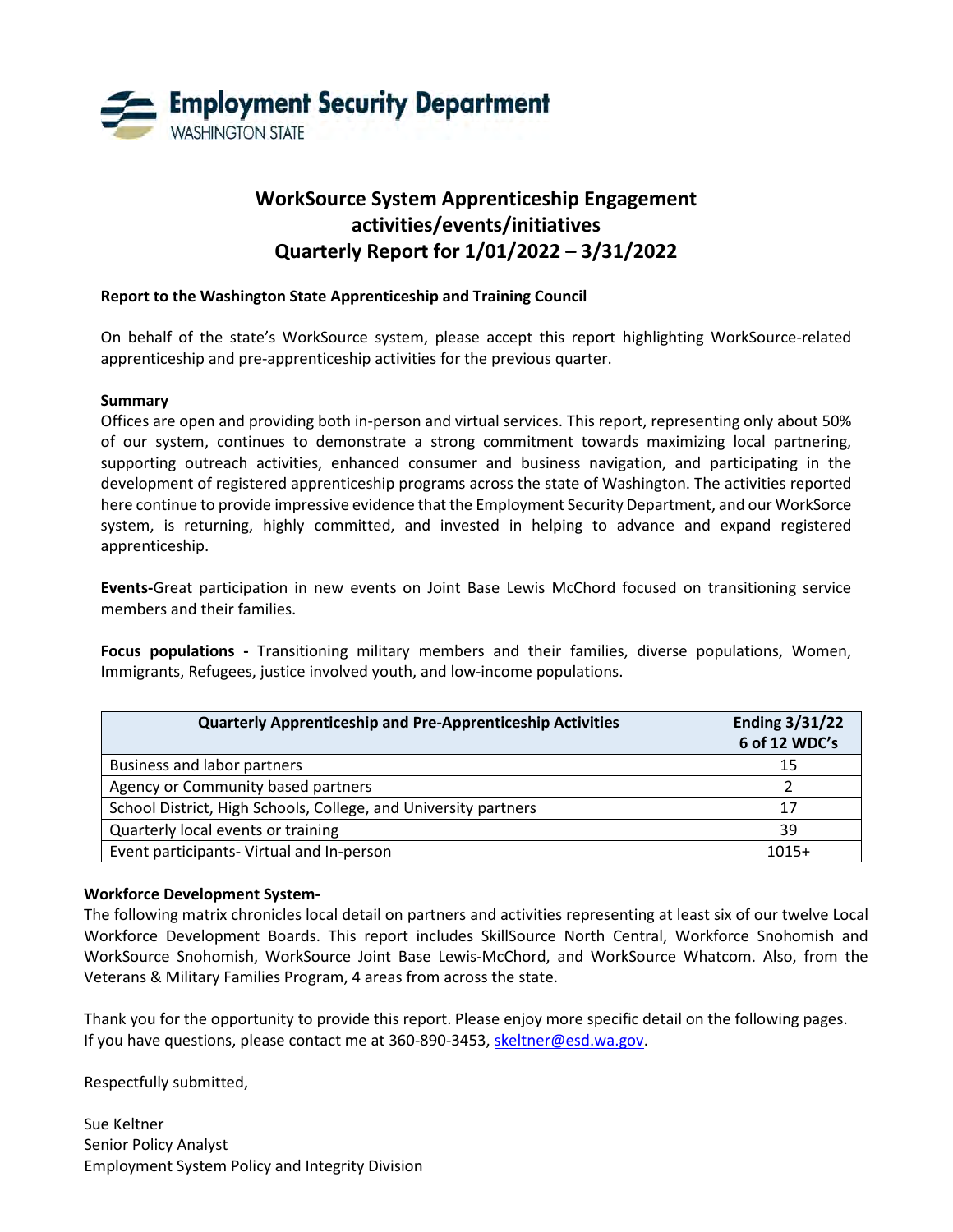

# **WorkSource System Apprenticeship Engagement activities/events/initiatives Quarterly Report for 1/1/22 – 3/31/22**

#### **Local Activity Matrix-**

#### **SKILLSOURCE NORTH CENTRAL**

|                                          | WDC:              | SkillSource/ North Central WDB                             |   |
|------------------------------------------|-------------------|------------------------------------------------------------|---|
| <b>Business partners:</b>                |                   | <b>Cascade Veterinary Clinics</b>                          |   |
| Labor partners:                          |                   | Wenatchee Association of Public-School Employees           |   |
|                                          | Agency partners:  | North Central Educational Service District                 |   |
| Private partners or                      |                   | SkillSource                                                |   |
| <b>Community Based Organizations:</b>    |                   |                                                            |   |
| High School or school district partners: |                   | Wenatchee School District (WSD), Eastmont School District, |   |
|                                          |                   | <b>Wenatchee Valley College</b>                            |   |
|                                          | Industry sectors: | Healthcare, Technology                                     |   |
| Newly apprenticed occupations:           |                   |                                                            |   |
| Number of Apprenticeships:               | 2                 | Number of Occupations/Programs:                            | 3 |

#### **Events / Activities**

|                                           | Event / Activity Name:   Licensed Veterinary Technician Apprenticeship Program |
|-------------------------------------------|--------------------------------------------------------------------------------|
|                                           | Date:   Ongoing Development                                                    |
|                                           | Location:   Chelan/Douglas Counties                                            |
| Number of attendees:                      |                                                                                |
|                                           | Focus population:   Youth, Adults, Dislocated Workers                          |
| (Youth, Adults, Veterans, Re-entry, etc.) |                                                                                |

#### Comments:

SkillSource is working closely with Cascade Veterinary Clinics (CVC) and the Department of Health Veterinary Board of Governors to develop and launch two veterinary apprenticeships: Licensed Veterinary Technician (LVT) and Veterinary Assistant. The staffing crisis at veterinary clinics and hospitals statewide and nationally is clear: by our estimate, the number of LVT graduates successfully passing the required national examination at accredited institutions in Washington state is meeting only slightly more than one fourth (27 percent) of the projected position openings statewide. In other words, current Washington state training programs are not meeting 73 percent of the demand. Registered apprenticeship is a proven strategy that will help CVC address their critical staffing shortage. With Career Connect Washington grant funding, SkillSource and CVC have aligned the apprenticeship standards to national accreditation standards, identified related instruction, and are building capacity in support of program launch. Currently SkillSource and CVC are seeking approval from the Veterinary Board of Governors to submit the apprenticeship program standards to the Washington State Apprenticeship and Training Council for adoption. This would be the first of its kind in the nation.

|                                           | Event / Activity Name:   Wenatchee School District (WSD) Computer Technician I (CTI) |
|-------------------------------------------|--------------------------------------------------------------------------------------|
|                                           | Date:   December 31, 2021                                                            |
|                                           | Location:   Chelan and Douglas Counties                                              |
| Number of attendees:                      |                                                                                      |
| Focus population:   Youth                 |                                                                                      |
| (Youth, Adults, Veterans, Re-entry, etc.) |                                                                                      |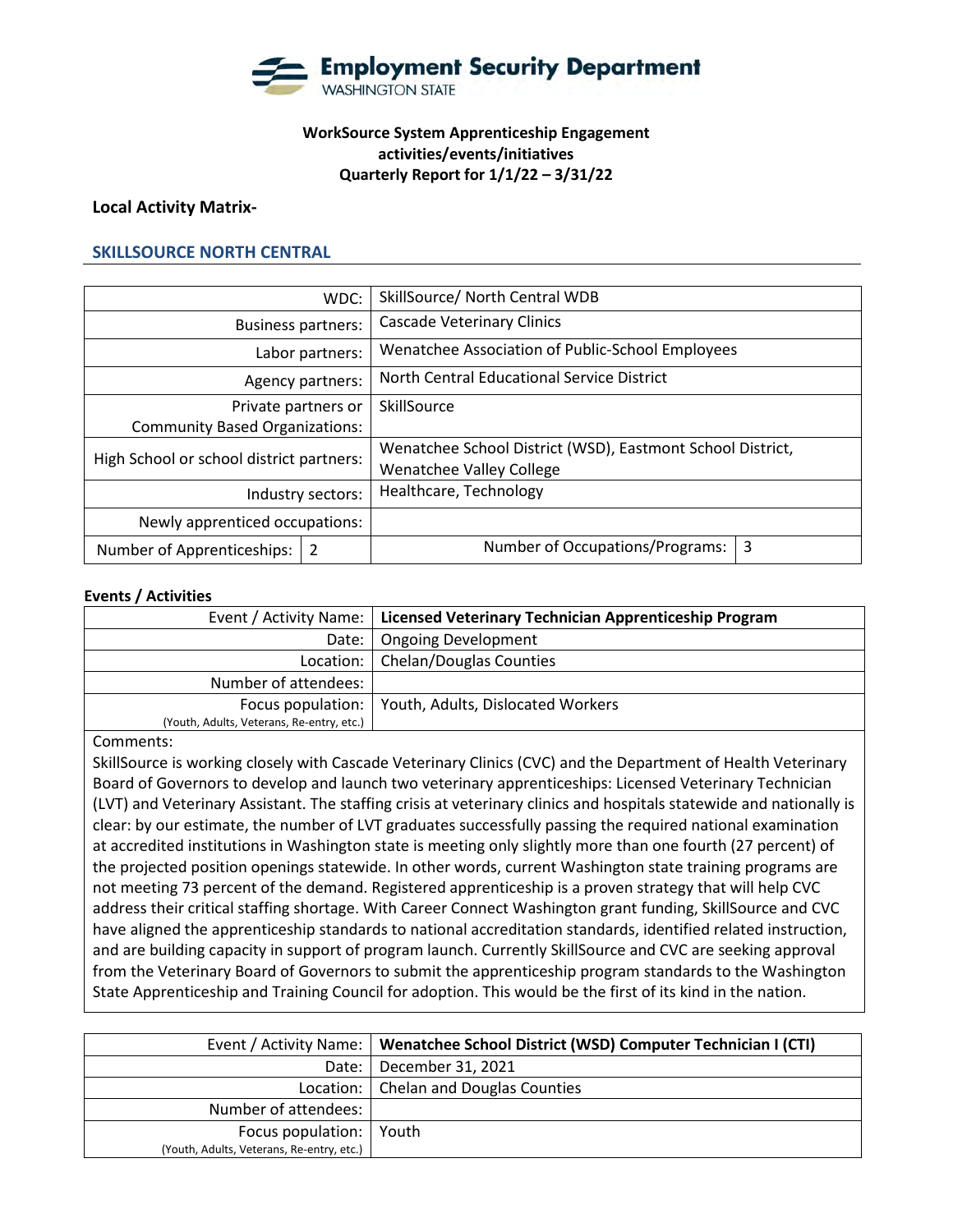

# **WorkSource System Apprenticeship Engagement activities/events/initiatives Quarterly Report for 1/1/22 – 3/31/22**

#### Comments:

Noah Olsen was the first apprentice to complete the WSD Computer Technician I program, earning his journeyman status on December 31, 2021. Noah worked the majority of his 2000 On-the-job Training (OJT) hours at SkillSource, completing his last 200 hours at WSD. WSD hired Noah in February as a Tech Support Specialist I at Foothills Middle School and Mission View Elementary. Noah is the type of student this program was designed to target. He attended Cascade Discovery School in Leavenworth for most of his high school career. Anxious to be through with school, Noah transferred to SkillSource Learning Center in Wenatchee to pursue his GED. Working a part-time retail job during the day, and attending classes at night, he attained his GED and learned about the CTI opportunity from his WIOA Title I career counselor. His aptitude and interest in the computer industry made him an excellent candidate for the CTI program. The rest is history, through hard work and perseverance, he is now working fulltime in his "dream job" earning a living wage.

#### **WORKFORCE SNOHOMISH & WORKSOURCE SNOHOMISH COUNTY**

| WDC or WorkSource Office:                                    |                   | Workforce Snohomish & WorkSource Snohomish County                                                                                                                                                                                          |
|--------------------------------------------------------------|-------------------|--------------------------------------------------------------------------------------------------------------------------------------------------------------------------------------------------------------------------------------------|
| <b>Business partners:</b>                                    |                   | Kaas Tailored Manufacturing, Puget Sound Chapter Construction<br>Specifications Institute, AJAC                                                                                                                                            |
|                                                              | Labor partners:   | Washington State Labor Council                                                                                                                                                                                                             |
|                                                              | Agency partners:  | <b>Employment Security Department</b>                                                                                                                                                                                                      |
| Private partners or<br><b>Community Based Organizations:</b> |                   | Latino Educational Training Institute, C3 Communities of Color<br>Coalition, Everett Housing Authority, Alternative Solutions DSHS,<br><b>Snoco Futures</b>                                                                                |
| High School or school district partners:                     |                   | All Snohomish County school districts. Everett Community College,<br>Edmonds Community College, Central Washington University<br>Edmonds Campus, Shoreline Community College, Cascadia<br>Community College, Sno-Isle Technical Institute. |
|                                                              | Industry sectors: | Construction, Aerospace, IT, Manufacturing, Automotive, Meat<br>Cutting                                                                                                                                                                    |
| Newly apprenticed occupations:                               |                   | 0                                                                                                                                                                                                                                          |
| Number of Apprenticeships:                                   | $\Omega$          | N/A<br>Number of Occupations/Programs:                                                                                                                                                                                                     |

#### **Events / Activities**

| Event / Activity Name:                                                                            | <b>WorkSource Partner Outreach</b>                  |  |
|---------------------------------------------------------------------------------------------------|-----------------------------------------------------|--|
| Date:                                                                                             | 1/3/2022, 1/27/2022, 1/31/2022, 2/8/2022, 3/18/2022 |  |
| Location:                                                                                         | Virtual                                             |  |
| Number of attendees:                                                                              | $40+$                                               |  |
| Focus population:                                                                                 | Multiple                                            |  |
| (Youth, Adults, Veterans, Re-entry, etc.)                                                         |                                                     |  |
| Comments: The Workforce Navigator conducted outreach to partners within the WorkSource system to  |                                                     |  |
| discuss apprenticeship programs and how to find them. The focus during this outreach was to share |                                                     |  |
| information on the Edmond's College Construction Pre-Apprenticeship program.                      |                                                     |  |
|                                                                                                   |                                                     |  |

|                     | Event / Activity Name:   Entry to Apprenticeship Workshop   |
|---------------------|-------------------------------------------------------------|
|                     | Date: 1/19/2022, 1/22/2022, 2/22/2022, 3/10/2022, 3/17/2022 |
| Location:   Virtual |                                                             |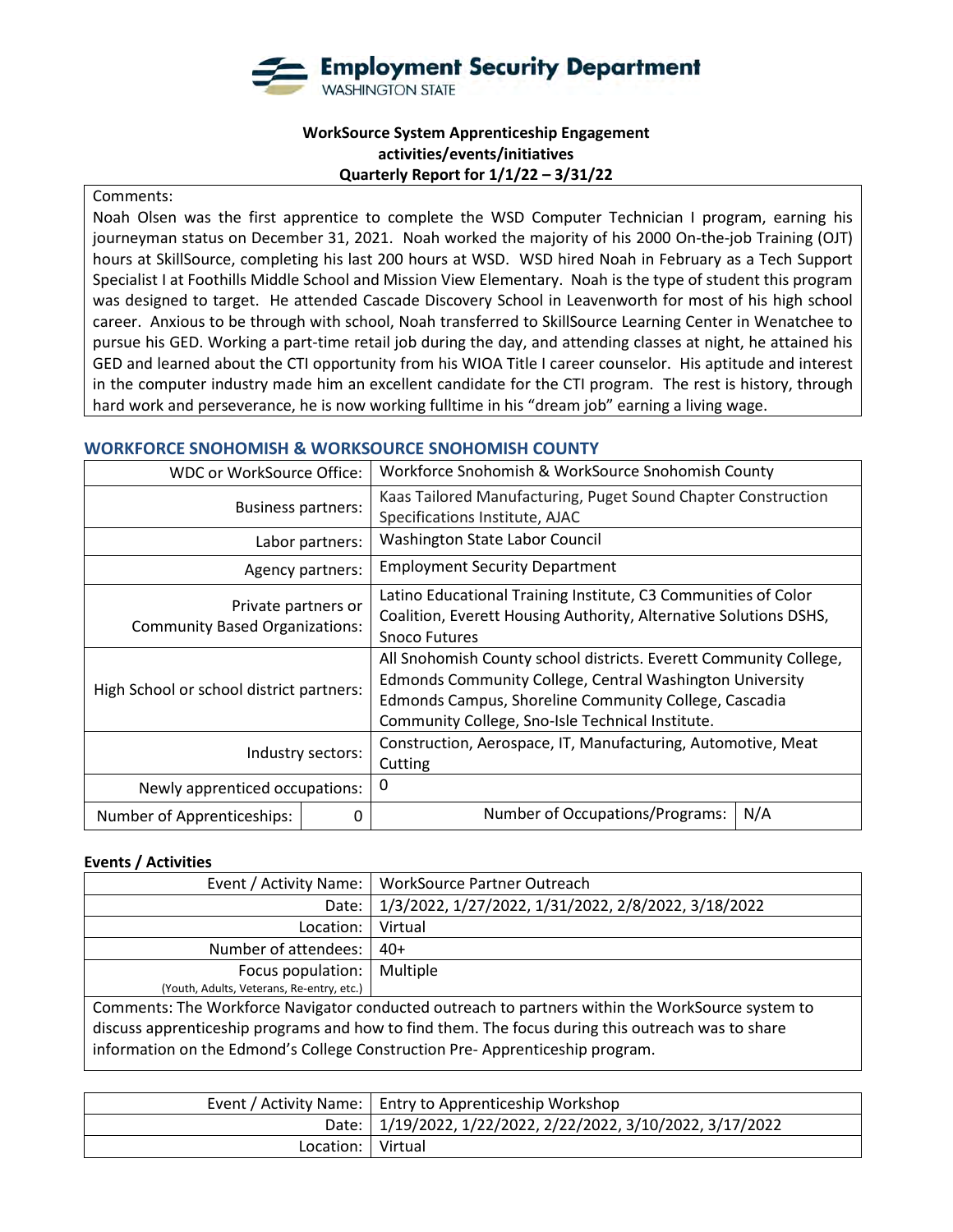

## **Quarterly Report for 1/1/22 – 3/31/22**

| Number of attendees:                                                                                   | $160+$                                                                                                                                                                                                                            |  |
|--------------------------------------------------------------------------------------------------------|-----------------------------------------------------------------------------------------------------------------------------------------------------------------------------------------------------------------------------------|--|
| Focus population:                                                                                      | Multiple                                                                                                                                                                                                                          |  |
| (Youth, Adults, Veterans, Re-entry, etc.)                                                              |                                                                                                                                                                                                                                   |  |
|                                                                                                        | Comments: The Workforce Navigator facilitated workshops throughout the quarter to students, career                                                                                                                                |  |
| counselors, a superintendent and a school board member at Mountlake Terrace HS, Inglemoor HS, Weston   |                                                                                                                                                                                                                                   |  |
| HS, Scriber Lake HS, Stanwood HS, and Arlington HS. These events were a combination of in person and   |                                                                                                                                                                                                                                   |  |
| virtual. The Entry to Apprenticeship Workshop is an apprenticeships pathway overview for those curious |                                                                                                                                                                                                                                   |  |
|                                                                                                        | $\mathbf{1}$ , and the state of the state of the state of the state of the state of the state of the state of the state of the state of the state of the state of the state of the state of the state of the state of the state o |  |

about stable, well-paying trade careers. Attendees learn about what apprenticeship programs are, the range of apprenticeable occupations, apprenticeship benefits and requirements, application process, selection and timeline.

|                                                                                                  | Event / Activity Name:   Apprenticeship Preparation Summit |
|--------------------------------------------------------------------------------------------------|------------------------------------------------------------|
|                                                                                                  | Date: 2/10/2022                                            |
| Location:   Virtual                                                                              |                                                            |
| Number of attendees:                                                                             | $30+$                                                      |
| Focus population:   Multiple                                                                     |                                                            |
| (Youth, Adults, Veterans, Re-entry, etc.)                                                        |                                                            |
| Comments: The Workforce Navigator attended the Apprenticeship Preparation Summit. This summit is |                                                            |

The Workforce Navigator attended the Apprenticeship Preparation Summit. This summit is designed to help educators and community partners connect with Apprenticeship Professionals to better serve students.

|                                           | Event / Activity Name:   Customer & Community Outreach |
|-------------------------------------------|--------------------------------------------------------|
|                                           | Date: 2/10/2022, 2/15/2022, 3/14/2022                  |
| Location:   Various                       |                                                        |
| Number of attendees:   6                  |                                                        |
| Focus population:   Multiple              |                                                        |
| (Youth, Adults, Veterans, Re-entry, etc.) |                                                        |
|                                           |                                                        |

Comments: The Workforce Navigator met individually with WorkSource customers and community members to provided 1-1 support exploring apprenticeship opportunities, including the Edmond's College Construction Pre- Apprenticeship.

--

|                                           | Event / Activity Name:   Everett Housing Authority Workshop |
|-------------------------------------------|-------------------------------------------------------------|
|                                           | Date: 3/15/2022                                             |
| Location:   Virtual                       |                                                             |
| Number of attendees:   6                  |                                                             |
| Focus population:   Multiple              |                                                             |
| (Youth, Adults, Veterans, Re-entry, etc.) |                                                             |

Comments: The Workforce Navigator facilitated a workshop with Everett Housing Authority to provide information on the Edmond's College Construction Pre- Apprenticeship Program and how to navigate apprenticeships on the L&I website. There were 5 Housing Specialists and a Supervisor present during the workshop.

|                     | Event / Activity Name:   Stanwood Camano School District Core Planning Strategic meeting |
|---------------------|------------------------------------------------------------------------------------------|
|                     | Date: 2/24/2022                                                                          |
| Location:   Virtual |                                                                                          |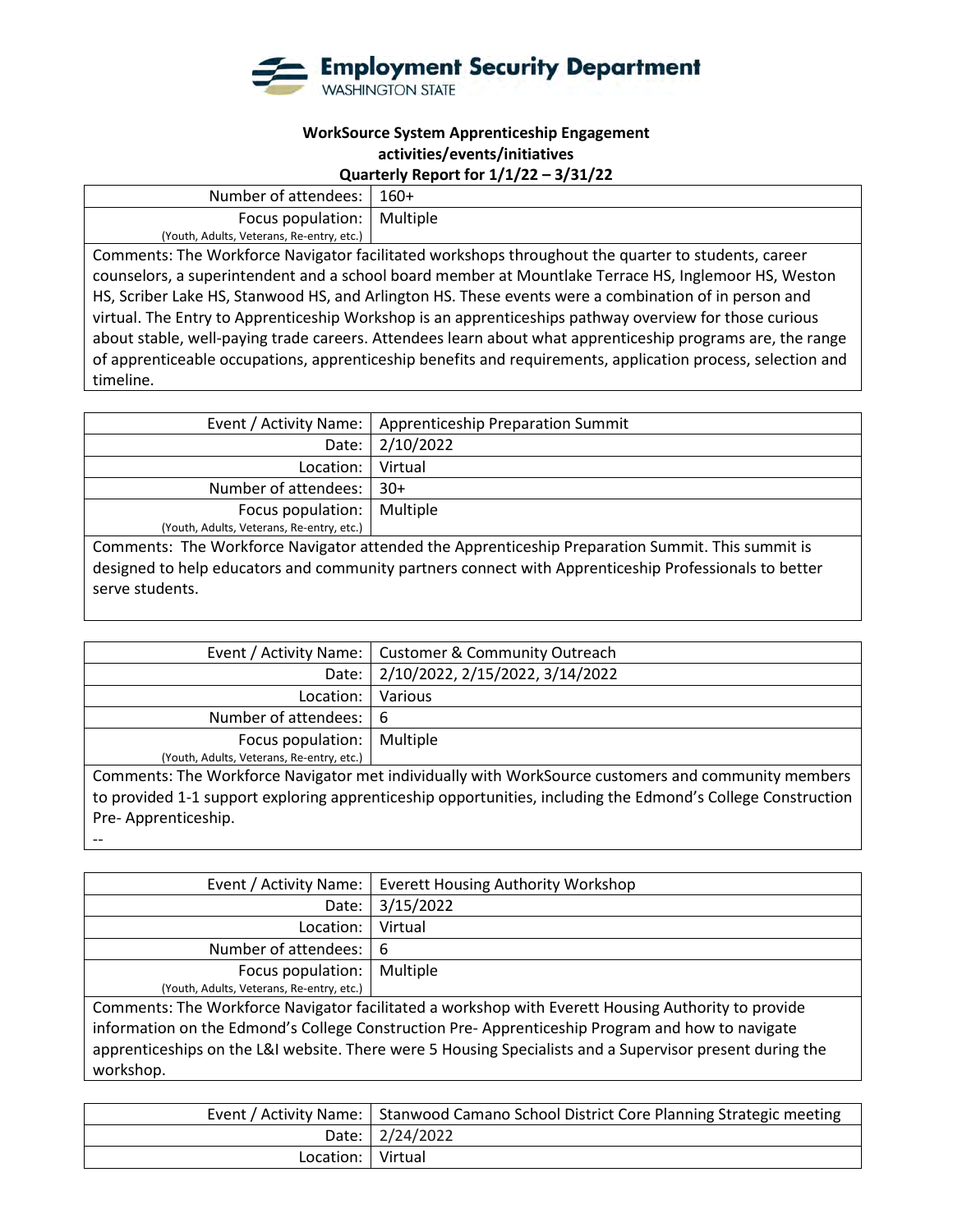

## **Quarterly Report for 1/1/22 – 3/31/22**

| Number of attendees:                                                                                   | -45 |  |
|--------------------------------------------------------------------------------------------------------|-----|--|
| Focus population:   Multiple                                                                           |     |  |
| (Youth, Adults, Veterans, Re-entry, etc.)                                                              |     |  |
| Comments: The Workforce Navigator attended the Stanwood Camano School District Core Planning Strategic |     |  |
| meeting and discussed how apprenticeship can play a role in their career strategies for students.      |     |  |
|                                                                                                        |     |  |

|                                                                                                        | Event / Activity Name:   EvCC School of Cosmetology |  |
|--------------------------------------------------------------------------------------------------------|-----------------------------------------------------|--|
| Date:                                                                                                  | 3/8/22                                              |  |
| Location: I                                                                                            | <b>Virtual Orientation</b>                          |  |
| Number of attendees:   2                                                                               |                                                     |  |
| Focus population:                                                                                      | Youth                                               |  |
| (Youth, Adults, Veterans, Re-entry, etc.)                                                              |                                                     |  |
| Comments: SnoCo Futures Director connected with instructors at EvCC School of Cosmetology to establish |                                                     |  |
| partnership and to provide program overview about SnoCo Futures. Instructors joined SnoCo Futures      |                                                     |  |
| Orientation and they in return offered to include the team in future career fairs or when they have    |                                                     |  |

individuals interested in the program. Also provided them with program flyer for outreach.

|                                           | Event / Activity Name:   Kass Apprenticeship Program Tour |
|-------------------------------------------|-----------------------------------------------------------|
|                                           | Date: 3/17/22                                             |
|                                           | Location:   Kaas Tailored Manufacturing                   |
| Number of attendees:   N/A                |                                                           |
| Focus population:   Youth                 |                                                           |
| (Youth, Adults, Veterans, Re-entry, etc.) |                                                           |

Comments: SnoCo Futures Director and Project Coordinator met with Councilmembers to discuss a partnership for training Youth enrolled in SnoCo Futures WIOA services to gain pre-apprentice skills through the Regional Apprentice Programs (RAP) at Marysville School District. The next step is to meet with the Assistant CTE Director along with the Manager of Youth Programs from Workforce Snohomish to explore how to proceed.

#### **WORKSORCE JOINT BASE LEWIS MCCHORD**

| WDC or WorkSource Office:                |                                                              | <b>JBLM</b>                                           |                                 |  |
|------------------------------------------|--------------------------------------------------------------|-------------------------------------------------------|---------------------------------|--|
| <b>Business partners:</b>                |                                                              |                                                       |                                 |  |
| Labor partners:                          |                                                              |                                                       |                                 |  |
| Agency partners:                         |                                                              | WDVA Apprenticeship Section and PacMtn WorkEx Program |                                 |  |
| Private partners or                      |                                                              |                                                       |                                 |  |
| <b>Community Based Organizations:</b>    |                                                              |                                                       |                                 |  |
| High School or school district partners: |                                                              |                                                       |                                 |  |
| Industry sectors:                        |                                                              |                                                       |                                 |  |
| Newly apprenticed occupations:           |                                                              |                                                       |                                 |  |
| Number of<br>Apprenticeships:            | About 180 State<br>Registered and 30<br>Federally registered |                                                       | Number of Occupations/Programs: |  |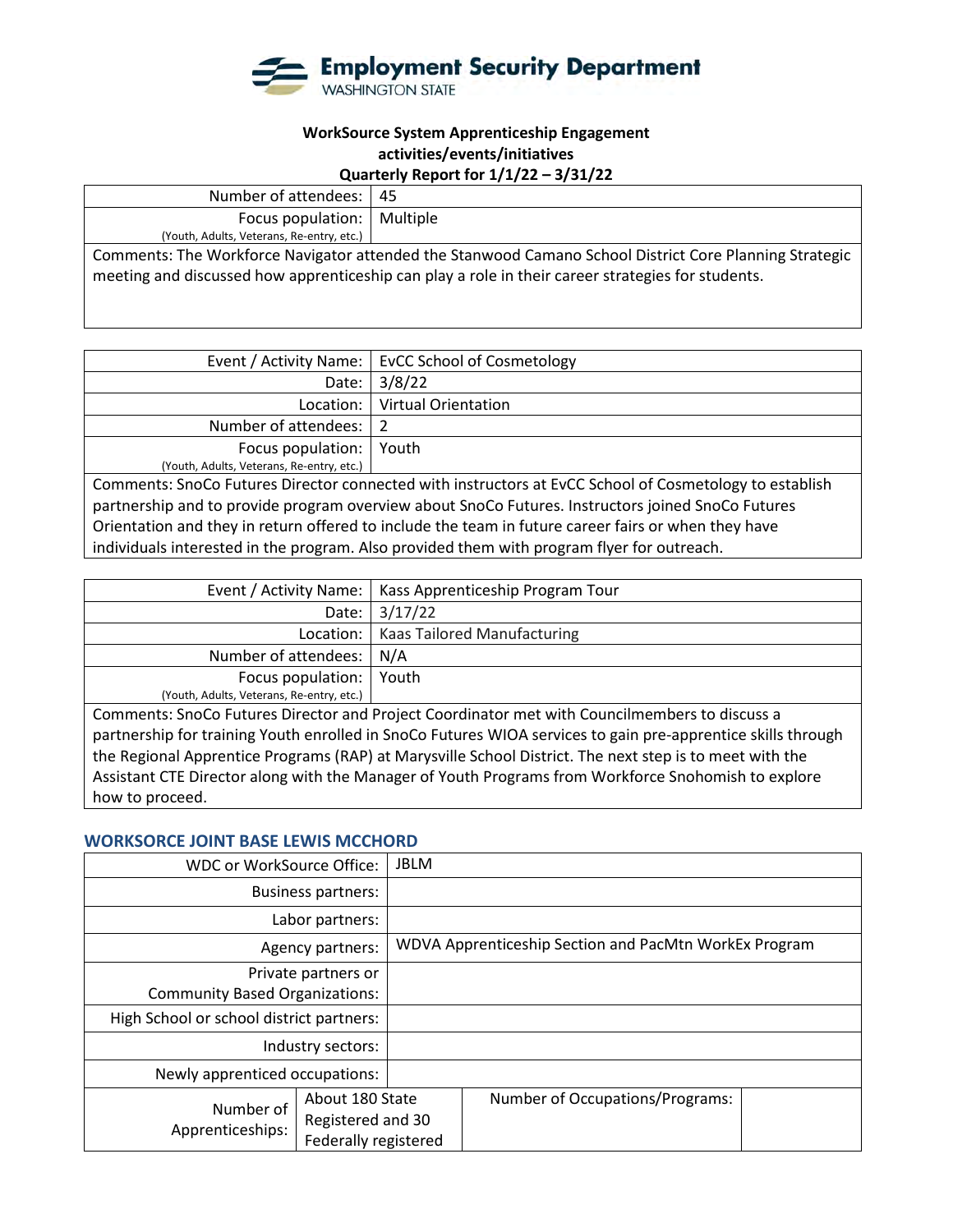

# **WorkSource System Apprenticeship Engagement activities/events/initiatives Quarterly Report for 1/1/22 – 3/31/22**

#### **Events / Activities**

|                                                                                                    | Event / Activity Name:   Career Skills Program Brief - Informational |  |
|----------------------------------------------------------------------------------------------------|----------------------------------------------------------------------|--|
| Date:                                                                                              | Monday's January - March (11 events)                                 |  |
| Location:                                                                                          | Hawk Career Center/JBLM                                              |  |
| Number of attendees:                                                                               | About 660                                                            |  |
| Focus population:                                                                                  | Transitioning Service Members, Spouses, Veterans                     |  |
| (Youth, Adults, Veterans, Re-entry, etc.)                                                          |                                                                      |  |
| Comments: WorkSource partners (WDVA and WorkEx) provided weekly orientations on pre-apprenticeship |                                                                      |  |
| and apprenticeship programs as an excellent career option for military members and their families. |                                                                      |  |
|                                                                                                    |                                                                      |  |

| Event / Activity Name:   Brown Bag Virtual                                                                                                                                                               |                                                            |  |
|----------------------------------------------------------------------------------------------------------------------------------------------------------------------------------------------------------|------------------------------------------------------------|--|
| Date:                                                                                                                                                                                                    | January – March (8 events)                                 |  |
| Location:                                                                                                                                                                                                | Online                                                     |  |
| Number of attendees:                                                                                                                                                                                     | -12                                                        |  |
|                                                                                                                                                                                                          | Focus population:   Transitioning Service Members, Spouses |  |
| (Youth, Adults, Veterans, Re-entry, etc.)                                                                                                                                                                |                                                            |  |
| Comments: WorkSource partners (WDVA and WorkEx) provided weekly orientations on pre-apprenticeship<br>and apprenticeship programs as an excellent career option for military members and their families. |                                                            |  |

| Event / Activity Name:                                                                          | <b>Bangor Outreach</b>                               |  |
|-------------------------------------------------------------------------------------------------|------------------------------------------------------|--|
| Date:                                                                                           | January 18, 2022                                     |  |
| Location:                                                                                       | <b>Naval Station Bangor</b>                          |  |
| Number of attendees:                                                                            | Talked with 53                                       |  |
| Focus population:                                                                               | <b>Transitioning Navy and Marine Service Members</b> |  |
| (Youth, Adults, Veterans, Re-entry, etc.)                                                       |                                                      |  |
| Comments: There were also phone calls and emails that were referred to me from Team ESD JBLM of |                                                      |  |
| Service Members that expressed a desire for Apprenticeship or information on how to access and  |                                                      |  |
| Apprenticeship.                                                                                 |                                                      |  |
|                                                                                                 |                                                      |  |

## **WORKSORCE WHATCOM**

| WDC or WorkSource Office:                | WDA3 / Worksource Whatcom                                                    |
|------------------------------------------|------------------------------------------------------------------------------|
| <b>Business partners:</b>                |                                                                              |
| Labor partners:                          | Puget Sound Electrical Joint Apprenticeship and Training Committee<br>(JATC) |
| Agency partners:                         |                                                                              |
| Private partners or                      |                                                                              |
| <b>Community Based Organizations:</b>    |                                                                              |
| High School or school district partners: |                                                                              |
| Industry sectors:                        |                                                                              |
| Newly apprenticed occupations:           | Electrician                                                                  |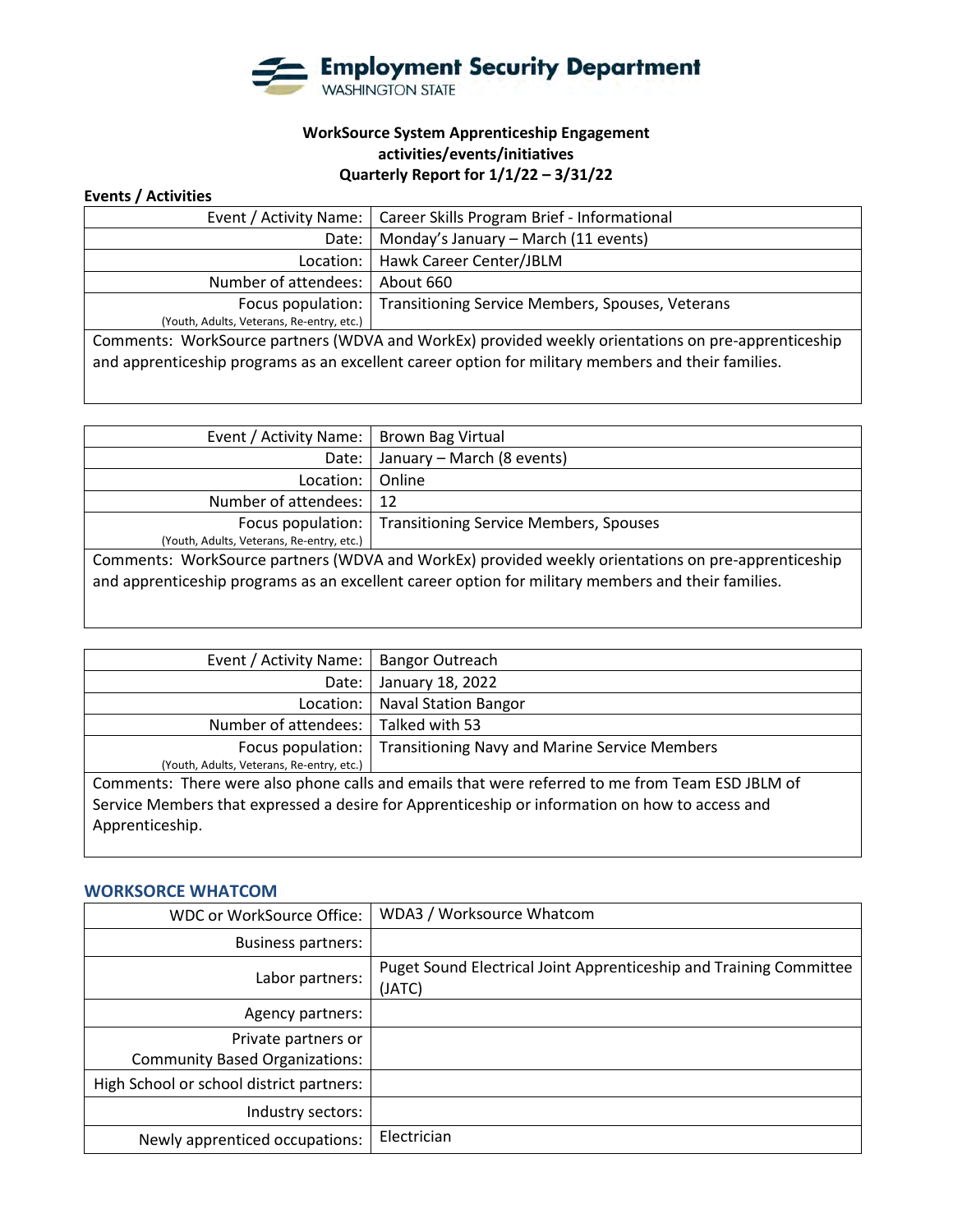

# **Quarterly Report for 1/1/22 – 3/31/22**

| Number of Apprenticeships: | Number of Occupations/Programs: |  |
|----------------------------|---------------------------------|--|
|----------------------------|---------------------------------|--|

# **Events / Activities**

| Event / Activity Name:                                                                                  | Trade Act Enrollment into Apprenticeship  |  |
|---------------------------------------------------------------------------------------------------------|-------------------------------------------|--|
| Date:                                                                                                   | 3/17/2022                                 |  |
| Location:                                                                                               | South Seattle / King County               |  |
| Number of attendees:   1                                                                                |                                           |  |
|                                                                                                         | Focus population:   Trade Act Participant |  |
| (Youth, Adults, Veterans, Re-entry, etc.)                                                               |                                           |  |
| Comments: Trade Act participant enrolled into apprenticeship with contract work and schooling happening |                                           |  |
| together through Sept 2024                                                                              |                                           |  |
|                                                                                                         |                                           |  |
|                                                                                                         |                                           |  |

#### **VETERANS & MILITARY FAMILIES PROGRAM WORKSOURCE CLALLAM AND JEFFERESON**

| <b>WDC or WorkSource Office:</b>                             |         | WorkSource Clallam and Jefferson County                                                                                                                                                                                                                                                                                                                                                                                                                                                                                                                                                                                 |
|--------------------------------------------------------------|---------|-------------------------------------------------------------------------------------------------------------------------------------------------------------------------------------------------------------------------------------------------------------------------------------------------------------------------------------------------------------------------------------------------------------------------------------------------------------------------------------------------------------------------------------------------------------------------------------------------------------------------|
| <b>Business partners:</b>                                    |         | •Local 26 (Plumbers, Pipe Fitters, Steamfitters, Service<br>Technicians)<br>• City of Tacoma (Tacoma Water Apprenticeships<br>Represented)<br>• Apprenti (Tech Apprenticeships)<br>·Boilermakers 52 (Boilermakers)<br>·IA15 (Stagehands)<br>•LIUNA (Laborers, Construction Workers)<br>•CAMPS (Aerospace/Advanced Manufacturing<br>Apprenticeship)<br>• Pierce County (All Jobs Represented)<br>. Western Washington Masonry Trades (Bricklayers)<br>•Independent Technicians Automotive Committee<br>(Automotive Apprenticeships)<br>. Western Washington Elevator Constructors<br>Apprenticeship (Elevator Repairmen) |
| Labor partners:                                              |         |                                                                                                                                                                                                                                                                                                                                                                                                                                                                                                                                                                                                                         |
| Agency partners:                                             |         |                                                                                                                                                                                                                                                                                                                                                                                                                                                                                                                                                                                                                         |
| Private partners or<br><b>Community Based Organizations:</b> |         |                                                                                                                                                                                                                                                                                                                                                                                                                                                                                                                                                                                                                         |
| High School or school district partners:                     |         |                                                                                                                                                                                                                                                                                                                                                                                                                                                                                                                                                                                                                         |
| Industry sectors:                                            |         |                                                                                                                                                                                                                                                                                                                                                                                                                                                                                                                                                                                                                         |
| Newly apprenticed occupations:                               |         |                                                                                                                                                                                                                                                                                                                                                                                                                                                                                                                                                                                                                         |
| Number of Apprenticeships:                                   | unknown | Number of Occupations/Programs:<br>Not reported                                                                                                                                                                                                                                                                                                                                                                                                                                                                                                                                                                         |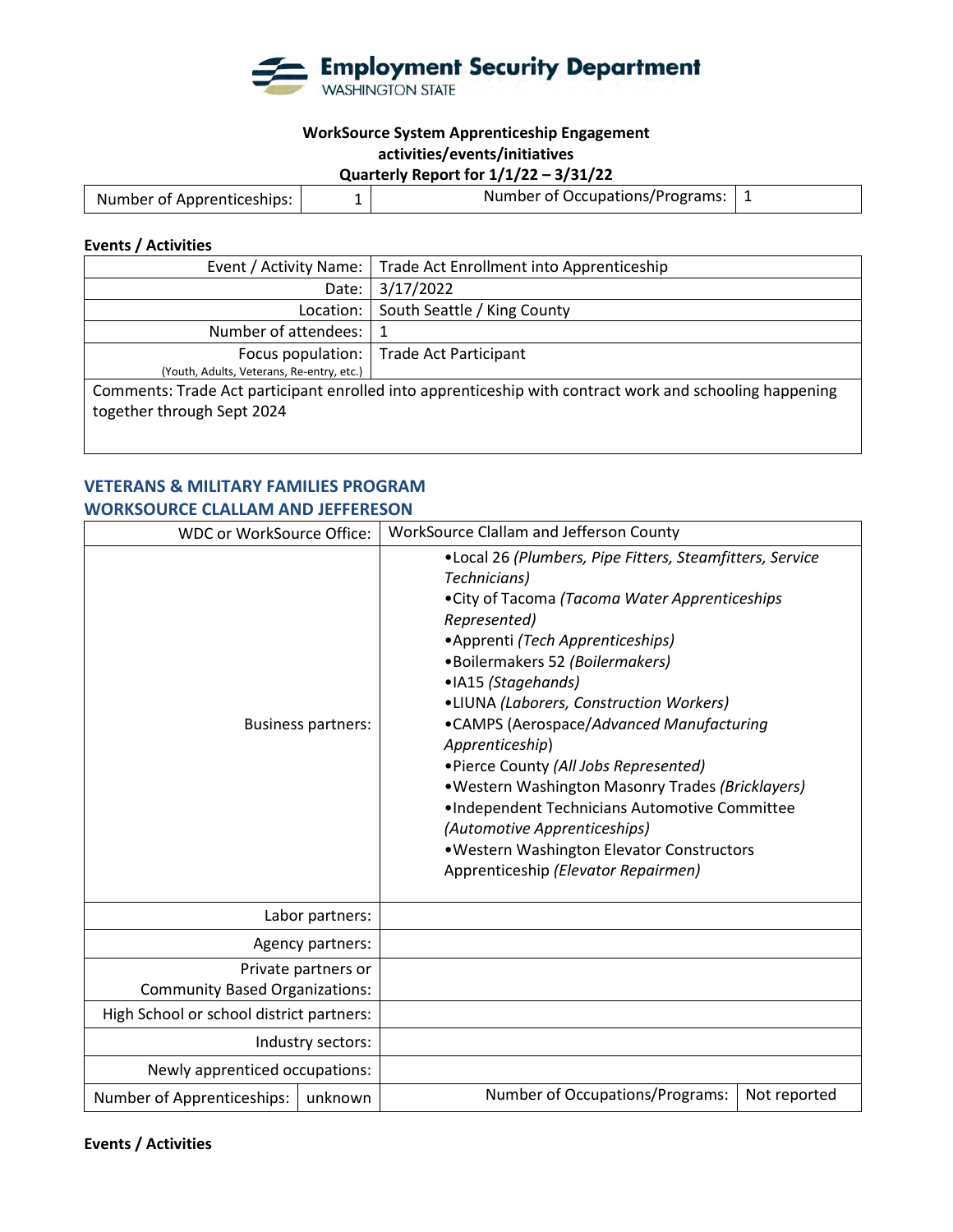

## **Quarterly Report for 1/1/22 – 3/31/22**

| Event / Activity Name:                    |                                                                                                  |
|-------------------------------------------|--------------------------------------------------------------------------------------------------|
| Date:                                     |                                                                                                  |
| Location:                                 |                                                                                                  |
| Number of attendees:                      |                                                                                                  |
| Focus population:                         |                                                                                                  |
| (Youth, Adults, Veterans, Re-entry, etc.) |                                                                                                  |
|                                           | Comments: CVSR connected virtually with many partners working with annrenticeship programs. This |

Comments: CVSR connected virtually with many partners working with apprenticeship programs. This opportunity led to the development of stronger professional networking for identifying veteran specific apprenticeship resources.

# **VETERANS & MILITARY FAMILIES PROGRAM**

#### **VANCOUVER WORKSOURCE**

| WDC or WorkSource Office:                |         | Vancouver                         |              |
|------------------------------------------|---------|-----------------------------------|--------------|
| <b>Business partners:</b>                |         | <b>IBEW Workforce Development</b> |              |
| Labor partners:                          |         |                                   |              |
| Agency partners:                         |         | DOL VETS - VR&E Joint Workgroup   |              |
| Private partners or                      |         |                                   |              |
| <b>Community Based Organizations:</b>    |         |                                   |              |
| High School or school district partners: |         |                                   |              |
| Industry sectors:                        |         |                                   |              |
| Newly apprenticed occupations:           |         |                                   |              |
| Number of Apprenticeships:               | unknown | Number of Occupations/Programs:   | 1/Electrical |

#### **Events / Activities**

|                                           | Event / Activity Name:   Bonneville Power Administration Info Session |
|-------------------------------------------|-----------------------------------------------------------------------|
|                                           | Date:   Not provided                                                  |
|                                           | Location:   Not provided                                              |
| Number of attendees:   Not provided       |                                                                       |
| Focus population:   VR&E                  |                                                                       |
| (Youth, Adults, Veterans, Re-entry, etc.) |                                                                       |

Comments: DVCMs Frost and Huerta attended the Bonneville Power Administration Information Session about Apprenticeships and met with IBEW Workforce Development Coordinator Bridget Quinn to discuss Electrical Apprenticeship opportunities for Veterans.

> a. Special Project: DOL VETS -VR&E Joint Workgroup Project on linking Veterans with serviceconnected disabilities to registered apprenticeships (RAs).

# **VETERANS & MILITARY FAMILIES PROGRAM**

# **WALLA WALLA WORKSOURCE**

| WDC or WorkSource Office:      | Walla Walla |
|--------------------------------|-------------|
| Business partners:   WSWW WIOA |             |
| Labor partners:                |             |
| Agency partners:               |             |